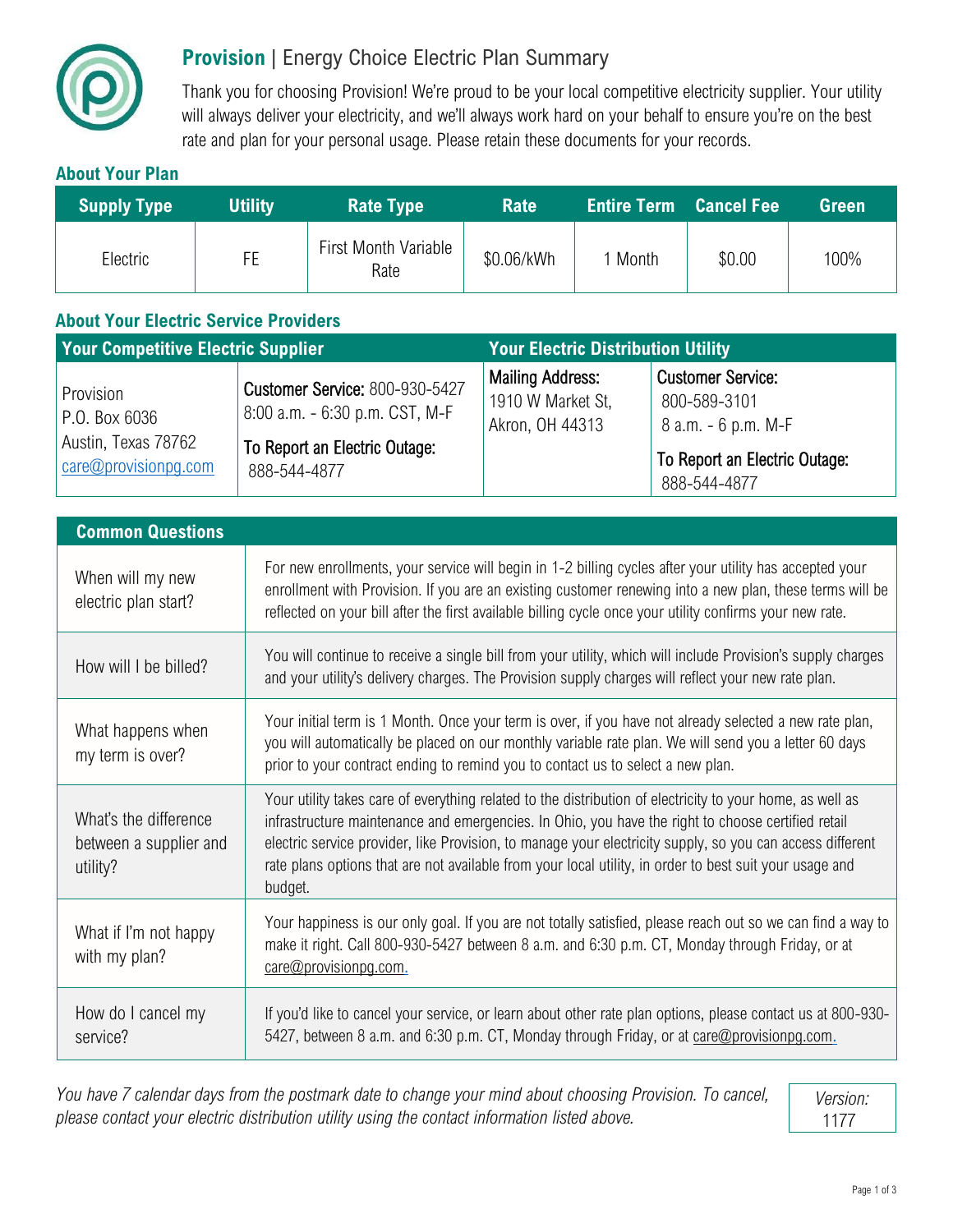

Residential and Small Commercial Customer Care: 800-930-5427 | Monday through Friday, 8:00 a.m. to 6:30 p.m. CST

1. Purchase Agreement: Provision Power & Gas, LLC ("Provision") is certified by the Public Utilities Commission of Ohio ("PUCO") to provide electricity to utility customers through the Energy Choice Program. This document outlines Provision's Terms of Service ("Agreement") and is effective as of the customer's enrollment date. By enrolling with Provision, the customer consents to this Agreement.

2. Rate and Entire Term: Provision agrees to provide the utility listed on your Plan Summary page, hereby referred to as "Utility," with electricity which will be distributed to the customer at the registered service address(es) on a month-to-month basis as demarcated by the customer's meter reading dates and until cancelled by notice as provided by this Agreement. The customer will be billed at the rate listed on their Plan Summary document during their Initial Term. At the end of the Initial Term, the customer will default to Provision's variable rate plan on a month-to-month basis and can cancel at any time without a fee. The monthly variable rate varies based on weather, supply, demand and profit. The monthly rate will vary based on the wholesale price of electricity as furnished by PJM Interconnection, LLC, and other relevant market factors, including Provision's assessment of applicable market conditions, capacity, ancillary costs of Renewable Energy Credits, administrative, balancing, transportation, line loss and credit costs, and a profit margin that may vary from month to month. The customer may also contact Provision to enroll in another available rate plan. The Provision rate excludes taxes and delivery fees. If an Early Termination Fee is in effect for this plan, it is noted in the Plan Summary page. Provision service is estimated to begin with the next available meter reading after processing of the request by the electric distribution utility. There are no other recurring or nonrecurring CRES provider, service or delivery charges.

3. Cancellation and Changes: The customer is allowed a seven (7) calendar day period from the confirmation notice postmark date ("Rescission Period") to rescind the enrollment. If the customer wishes to rescind this enrollment, he or she should contact the Utility orally, electronically, or in writing using the contact information on the Plan Summary page. After the Rescission Period, the customer may cancel the enrollment by calling Provision at 800-279-9023, 8:00 a.m. – 5:00 p.m. CST Monday through Friday, or by written notice to Provision, PO Box 6036, Austin, TX 78762. Provision agrees to submit the customer's cancellation to the Utility within three (3) business days of receipt of notice, after which time the customer's account will be re-assigned according to the Utility's policies. An Early Termination Fee may apply for cancellations occurring after the Rescission Period. Any Early Termination Fee is noted as a Cancel Fee in the Plan Summary page. Unless prohibited by governing law (including but not limited to a Utility service change, change in law, or other regulatory order), Provision may make changes to this Agreement with thirty (30) days written notice before such changes. If, due to a change in market conditions, Provision wishes to lower the price per kilowatt hour charged to the customer under an existing contract, it may do so without consent provided there are no other changes to the terms and conditions to the contract.

4. Billing: The Utility will continue to read your meter, provide emergency service, transmit the electricity, and send a monthly bill. This bill will include applicable fees and charges from Utility and the Commodity (Provision) Charge. The customer is responsible for providing Provision with accurate account information, including telephone numbers and billing addresses. Provision may also cancel this Agreement with fourteen (14) days written notice or immediately upon the customer's violation of Provision's policy or should the customer fail to pay the bill or fail to meet any agreed-upon payment arrangements. Transmission billing and metering issues should be addressed with Utility using the information on the customer's bill. The customer will incur additional service and delivery charges from the Utility. All billing terms and conditions set forth by the Utility and the Utility Tariff apply.

5. Voluntary Green Power Product: To promote increased usage of renewable energy and the development of alternative energy resources, many states have adopted Renewable Resource Portfolios Standards, or Alternative Energy Portfolio Standards (collectively known as "RPS"). These RPS standards are statewide benchmarks for the percentage of electricity that must come from renewable or alternative energy sources, including but not limited to wind, hydro, solar and other sources. Continued development of renewable and alternative resources is largely driven by the adoption of these standards. As many states continue to work toward clean energy solutions and higher renewable or alternative standards, Provision is proud to lead the way with our commitment to exceeding the applicable RPS benchmarks in all of our markets. Our voluntary renewable power offerings come from regional renewable or alternative sources which have all been registered and qualified by a regional or state RPS administrator.

When you purchase Provision's voluntary Renewable Power Product you can be assured that electricity sold under this product is matched with renewable energy credits generated from renewable or alternative energy sources in the United States which have been qualified as such by a regional or state RPS administrator. The renewable energy credits are generated within five years of a customer's usage.